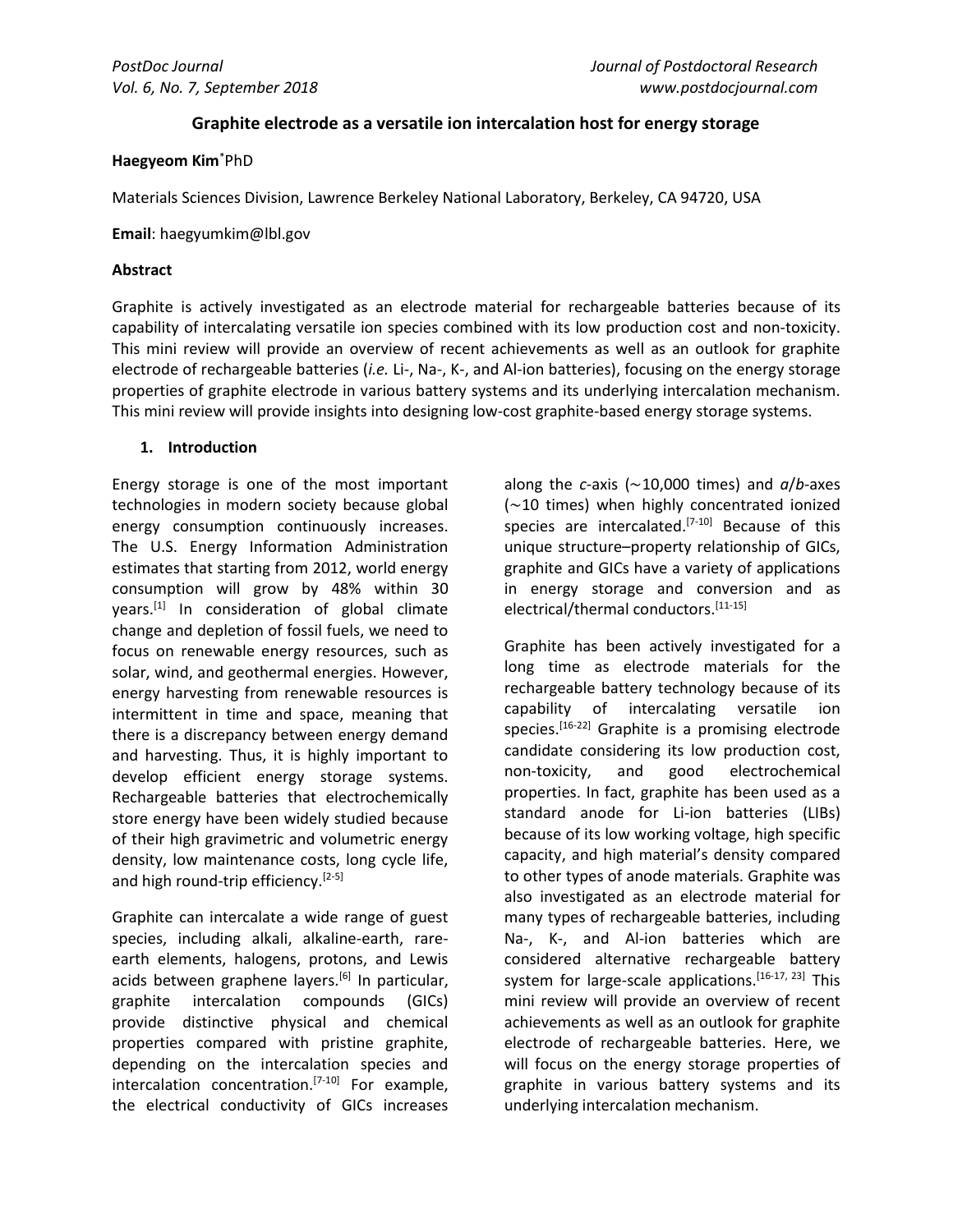#### **2. Alkali ion intercalation**



**Figure 1. a.** Schematic of alkali ion intercalation into graphite. Reproduced with permission. Copyright 2015 American Chemical Society. [18] **b.** Stability of alkali ion intercalated graphite compounds. Reproduced with permission. [28] Copyright 2016 WILEY-VCH.

Graphite has been used as the standard anode material for LIBs. Graphite intercalates Li ions reversibly up to  $LiC<sub>6</sub>$ , providing a theoretical capacity of  $\approx$ 370 mAh/g with a very low working voltage (~0.15 V *vs.* Li/Li<sup>+</sup>).<sup>[24]</sup> The low production cost (\$7,000-\$12,000 per metric ton) also plays a key role in making graphite practical for LIBs.<sup>[25]</sup> In contrast, Na ions cannot intercalate into graphite: [26] Graphite delivers only ~20 mAh/g in the Na-ion battery (NIB) system. For a long time, it has been believed that Na ions cannot intercalate into graphite because of its larger ionic size than Li. However, it has been demonstrated that K ions, which have larger ionic size then Na, can intercalate into graphite galleries with high reversibility (Figure 1a). [17-18, 27] Graphite can store K ions up to  $KC<sub>8</sub>$  composition, delivering a high reversible capacity > 250 mAh/g. It clearly demonstrates that the ionic size does not have considerable role in determining the alkali ion intercalation into graphite. Recent work by Yoon *et al.* studied the alkali ion intercalation behaviors by density functional theory (DFT) calculations.<sup>[28]</sup> They investigated the thermodynamic stability of stage 1 alkali ion-GICs in compositions of  $MC_6$ and MC $_8$  (M= Li, Na, K, Rb, and Cs) as shown in Figure 1b The formation energy is calculated as:

$$
E_f
$$
 (Formation energy) =  $E_{MCx}$  - x x  $E_g$  -  $E_M$ 

where  $E_{MCx}$  (x = 6 or 8) denotes the energy of the MC<sub>x</sub> formula unit,  $E_g$  is the energy of graphite per carbon atom, and  $E_M$  is the energy of the stable metallic phase of M per metal atom. Their calculations confirmed that Na-GIC is thermodynamically unstable, but other alkali ions can form stable M-GICs in either  $MC_6$  or  $MC<sub>8</sub>$  compositions. They also found that K, Rb, and Cs prefer to form  $MC_8$  compositions, while Li forms LiC $_6$  more favorably than LiC<sub>8</sub>. They argued that larger alkali ions prefer to form  $MC_8$ to reduce metal-metal repulsion. To better understand the instability in the formation of Na-GICs, they categorized the parameters that can affect the formation energy of M-GICs. In the stage 1 Na-GICs, Na ions are rearranged in the graphite galleries. Thus, one should consider the structural deviation of Na and graphite in GICs from their pristine structure (Na metal and pristine graphite). Thus, they extract the energy penalty of metal decohesion and graphite deformation. However, no abnormal behavior is observed in Na-GICs compared to Li-GICs, K-GICs, Rb-GICs, and Cs-GICs. Finally, they consider the local interaction between Na and graphene layers. In the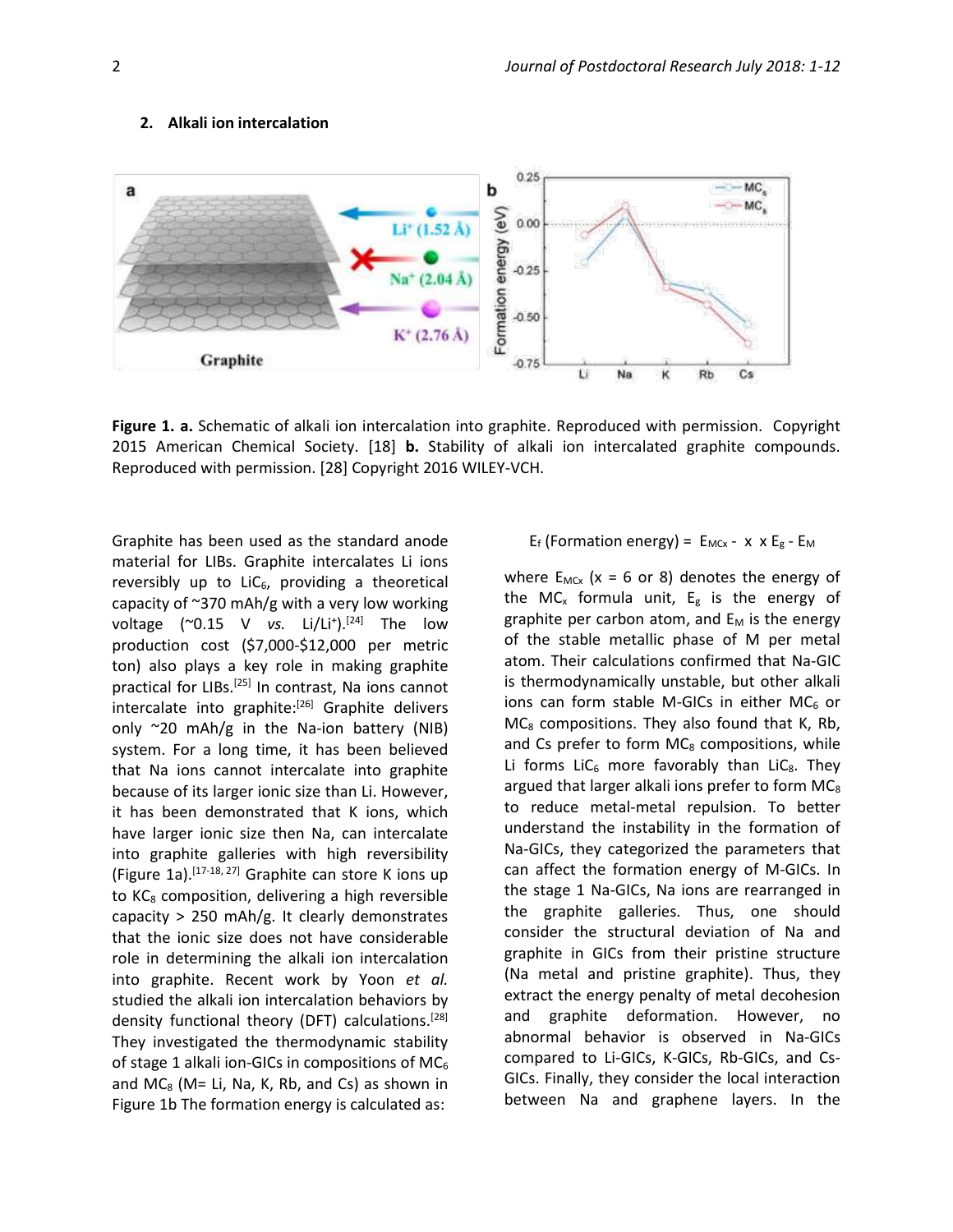calculations, they found that the Na ion binding to a graphene layer is unstable by ~0.5 eV while the binding of other alkali to graphene were in fact stable. While further study is required, their results indicate that the intrinsically poor Na ion adsorption on a graphene layer is the origin of instability of Na-GICs.



**Figure 2. a.** Capacity-voltage curves of graphite electrode in K cells. **b.** *Ex-situ* XRD patterns of graphite cycled in K cells. Reproduced with permission. [27] Copyright 2015 American Chemical Society.

In 2015, Komaba *et al.[17]* and Zelang *et al.[27]* demonstrated that K ions can intercalate into graphite reversibly in the electrochemical cells. In contrast to the Na system, the K-ion battery (KIB) can use graphite as an anode because of the good reversibility of K intercalation into graphite, delivering a high specific capacity of >250 mAh/g. Figure 2a shows the typical charge/discharge curves of graphite anode in Kion system. Zelang *et al.* investigated the structure evolution of graphite during K intercalation and deintercalation using *ex-situ* X-ray diffraction (XRD) analysis as observed in Figure 2b.*[27]* As K intercalation proceeds, the XRD peak of graphite disappears and a new series of peaks evolves. During K intercalation, a new set of XRD peaks at 22.0º and 29.4º appears, indicating the formation of  $KC_{36}$ . Then, new XRD patterns at 20.2º and 30.6º evolve, forming KC<sup>24</sup> by further K insertion. At the end of discharge, new XRD peaks appear at 16.4º and 33.4º, indicating structure transformation from  $KC_{24}$  to  $KC_8$ . Reversible phase

transformations are observed during charge. Komaba *et al.* also confirmed the formation of  $KC<sub>8</sub>$  at the fully discharge state and recovery of graphite after charge by *ex-situ* XRD characterization.[17] The *ex-situ* XRD characterization shows large volume expansion by ~60% upon K intercalation into graphite, but it is notable that graphite still provides good reversibility and cycle life despite such large volume expansion.

It has been known for a long time that Na ions cannot intercalate into graphite unlike other alkali ions, including Li and K ions. While Yoon *et al.* show that the intrinsically poor Na ion adsorption on a graphene layer is the origin of instability of Na-GICs,<sup>[28]</sup> its physical interpretation and meaning is yet unclear. Therefore, careful investigation of why Na ions have poor adsorption energy on a graphene layer is needed in order to finally provide an insight how to make Na ion intercalation into graphite possible.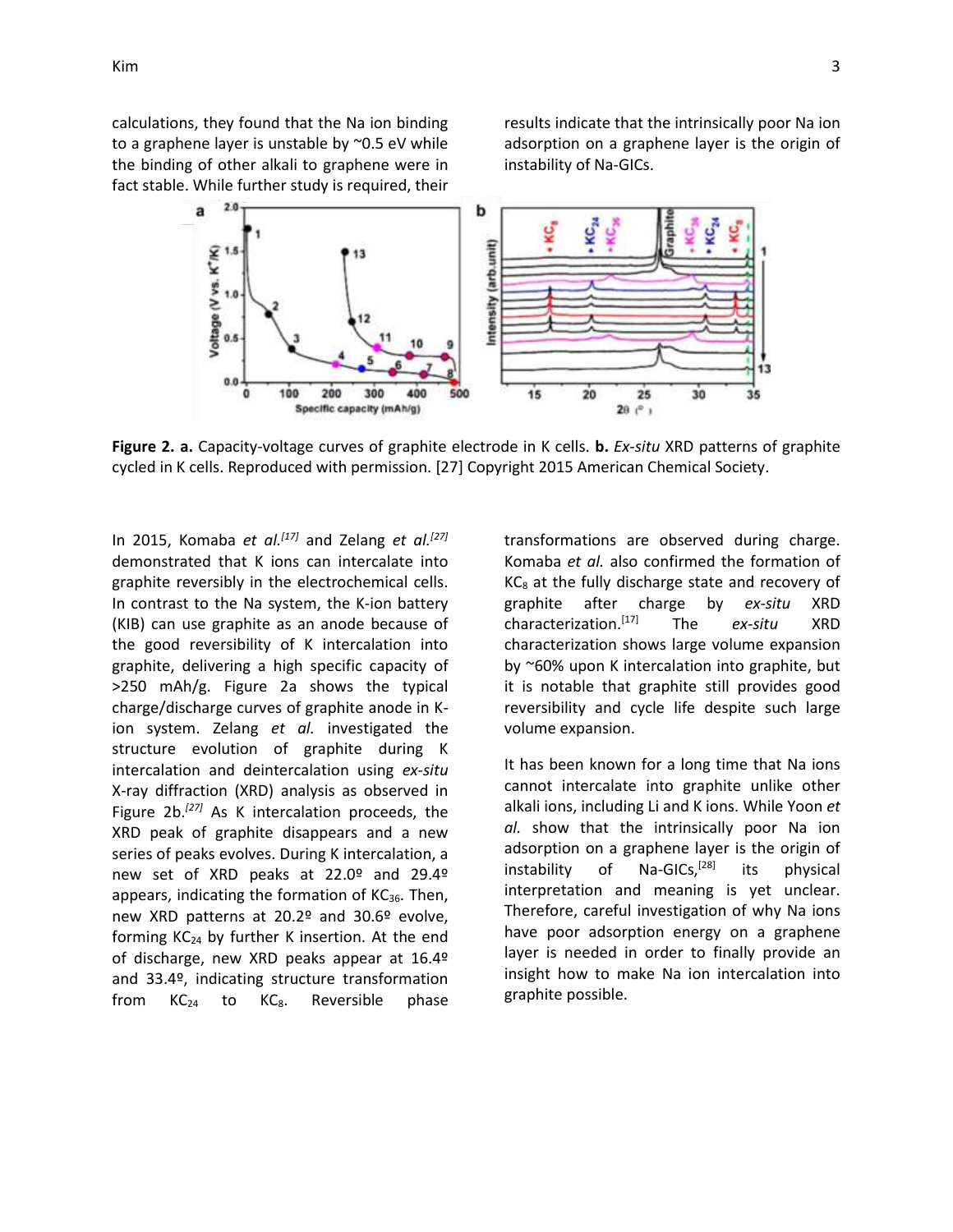

#### **3. Alkali ion-solvent co-intercalation**

**Figure 3. a.** In operando XRD patterns of graphite electrode combined with charge/discharge profiles in Na cells with diglyme-based electrolytes. Reproduced with permission. Copyright 2015 Royal Society of Chemistry. **b.** Schematics of Na-solvent co-intercalation into graphite. Reproduced with permission. [30] Copyright 2016 American Chemical Society.

For a long time, it is known that graphite cannot intercalate Na ions, unlike Li and K ions, preventing the practical feasibility of NIBs. Recently, Jache *et al.[29]* and Kim *et al.[23]* demonstrated that co-intercalation chemistry enables the Na intercalation into graphite. According to their reports, graphite can store Na ions with high reversibility when specific ether-based electrolytes are used. In conventional carbonate-based electrolyte systems, graphite delivers a negligible specific capacity of < 30 mAh/g; however, graphite provides a high reversible capacity of ~120 mAh/g when ether-based electrolytes are utilized. Kim *et al.* investigated the Na storage mechanism in graphite using various diagnostic characterizations, including XRD, Raman, Fourier transform infrared, mass analyzer, transmission electron microscopy, and computational analysis, and found that Na ions are co-intercalated into graphite with solvent molecules.[23, 30] Figure 3a shows the *in operando* synchrotron XRD analysis of graphite upon Na intercalation and deintercalation. For this experiment, Kim *et al.* used a coin-type Na

half-cell with a pin-hole.  $1M$  NaPF<sub>6</sub> in diethylene glycol dimethyl ether electrolyte was used. When Na ions intercalate into graphite, the typical (002) peak of graphite disappears and new XRD peaks at ~25º and ~28º evolves, which belong to (005) and (006) of stage 3 Na-ethergraphite compound. Further discharge generates new peaks at ~24º (004) and ~29º (005), indicating the formation of stage 2 Naether-graphite compound. The fully discharged state shows XRD peaks at 15º, 22.5º and 31º, which are (002), (003), and (004) of stage 1 Naether-graphite compound. The Na extraction process follows the opposite reaction of Na intercalation, indicating the reversible reaction of Na intercalation in graphite. Figure 3b shows the schematics of stage 3, 2, 1 Na-ethergraphite compounds. Based on their XRD characterization, they confirmed the large volume expansion of ~300% by Na-solvent cointercalation. Nevertheless, graphite could provide exceptionally high cycling stability: graphite maintains >85% of initial charge capacity after 2,500 cycles. Similarly, Zhu *et al.* proved that graphite can retain ~90% of the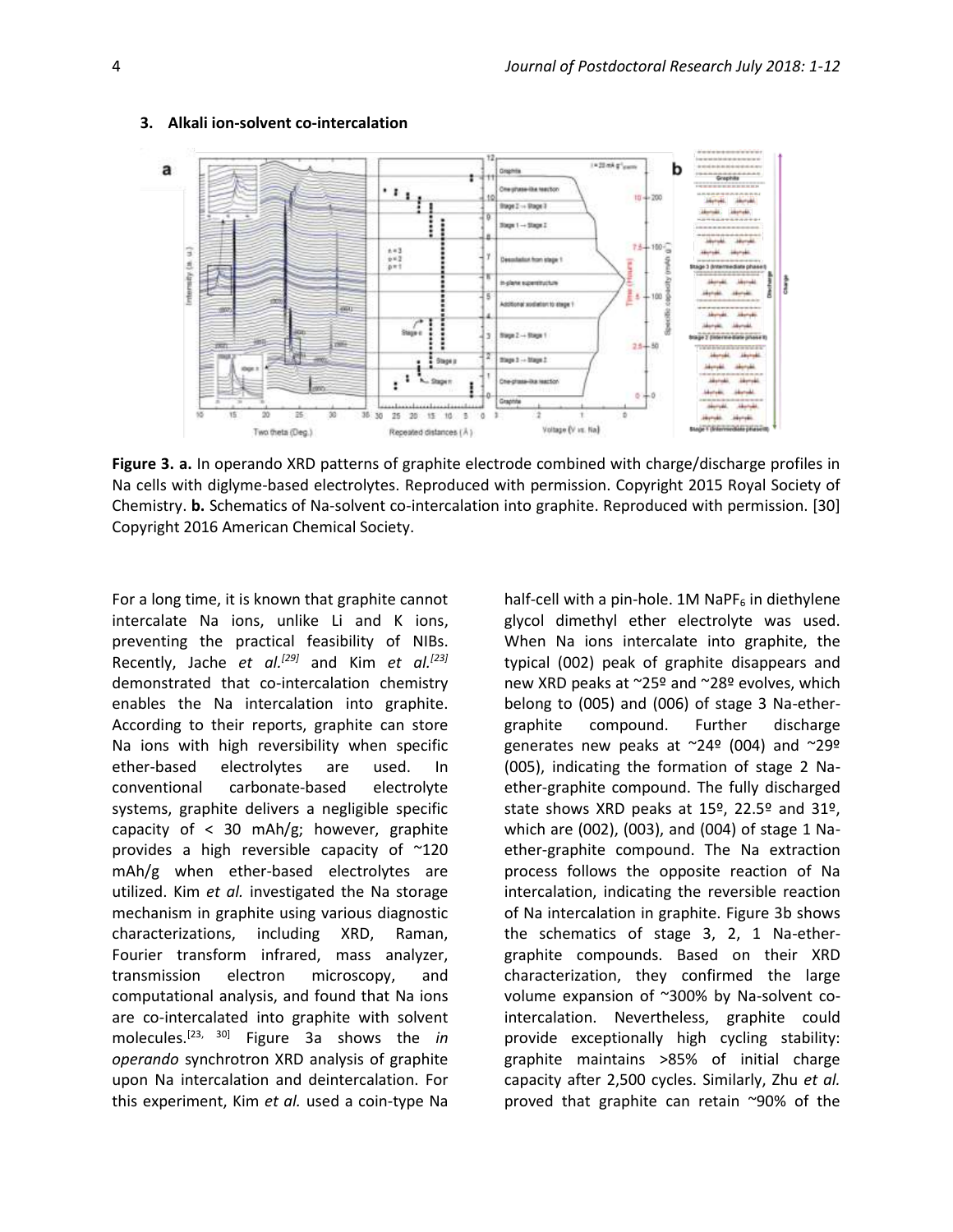capacity even after 6,000 cycles.[31] Kim *et al.* further demonstrated that the Na storage voltage can be tuned by the selection of electrolyte solvents.<sup>[30]</sup> The average Na storage voltage changes by 23% from 0.77 V to 0.59 V when the chain length of solvent molecules decreases because it is likely that longer solvent molecules have the stronger screening effects on the repulsion between Na ions in the discharged products. Another interesting phenomenon of Na-solvent co-intercalation chemistry is the exceptionally high rate capability. For example, Zhu *et al.* shows that graphite can deliver ~103 mAh/g at a very high current rate of 10 A/g, which indicates that graphite can be fully charged within 1 min.<sup>[31]</sup> Later, Kim *et al.* demonstrated that Li and K ions can also co-intercalate into graphite with etherbased solvent molecules, and that these Li and K intercalation reactions are reversible and have high-rate capability similar to the Na system.<sup>[20]</sup> The high rate capability of the co-intercalation system is attributable to (i) absence of solidelectrolyte-interphase, which usually slows down alkali ion diffusion at the surface of the electrode materials, (ii) low desolvation energy, and (iii) pseudocapacitive reaction process.<sup>[32-33]</sup> They also found that the operating voltage changes as the size of intercalating ion increases, which is likely due to the large interslab distance, reducing repulsion between negatively charged graphene layers in the discharged states.

The Na-solvent co-intercalation leads to large volume expansion (~300%). Nevertheless, it delivers a very stable cycle life as demonstrated by Kim *et al.[23]* and Zhu *et al.*. [31] The good cycle stability of graphite in co-intercalation system is very impressive when we compare its cycle stability to the Si anode in LIBs. The Si anode, in fact, suffers from high volume change (~340%) upon charge and discharge, and thereby leads to rapid capacity degradation.<sup>[34-35]</sup> In the Si anode, the large volume change leads to pulverization of active particles and therefore the making of dead zones. The stable cycle life

of graphite is likely attributable to anisotropic volume expansion, whose effect can be reduced in cell configurations with pressure (*i.e.* coincells) unlike in the case of the Si anode. However, further study is required.

The co-intercalation chemistry provides a good cycle stability and rate capability in electrochemical cells. However, this new cointercalation reaction requires an excessive amount of electrolytes because solvent molecules itself participate into electrochemical reactions. In addition, most of the previous studies were conducted in a lab-scale setting (*i.e.* coin cells). In contrast, practical feasibility of the co-intercalation chemistry needs to be verified at the large-scale.

### 4. **Anion intercalation**

Graphite cathode has been demonstrated to cycle with reversible anion intercalation and deintercalation. Seel *et al.* investigated the electrochemical intercalation of  $PF_6$  into graphite in the Li battery system.<sup>[19]</sup> They used the mixture electrolyte of EC and DEC or EMS with LiPF $_6$  salt. In the voltage range of 5.6-1.0 V, graphite delivers a reversible capacity of  $\sim$ 100 mAh/g. They argued that the EMS solvent can provide good oxidation stability up to 5.6 V. They confirmed reversible structural changes upon PF<sub>6</sub> intercalation and deintercalation by *in-situ* XRD characterization. Based on their electrochemical and XRD analysis, they argued that the fully charged product is stage 2 phase with a (PF<sub>6</sub>)<sub>0.5</sub>C<sub>8</sub> composition. Later, Placke *et al.* showed that TFSI<sup>-</sup> can also intercalate into graphite at high voltage  $>4.0$  V.<sup>[36]</sup> In the voltage between 5.3 V and 3.5 V, graphite delivers a reversible capacity of ~95 mAh/g at room temperature. In their system, graphite exhibits a very good stability, maintaining almost 100% of capacity up to 500 cycles. Aladinli *et al.* proved that graphite cathode can also function in Na battery system, where graphite provides a reversible capacity of  $\sim$ 90 mAh/g at high voltage above 4.0 V. $^{[37]}$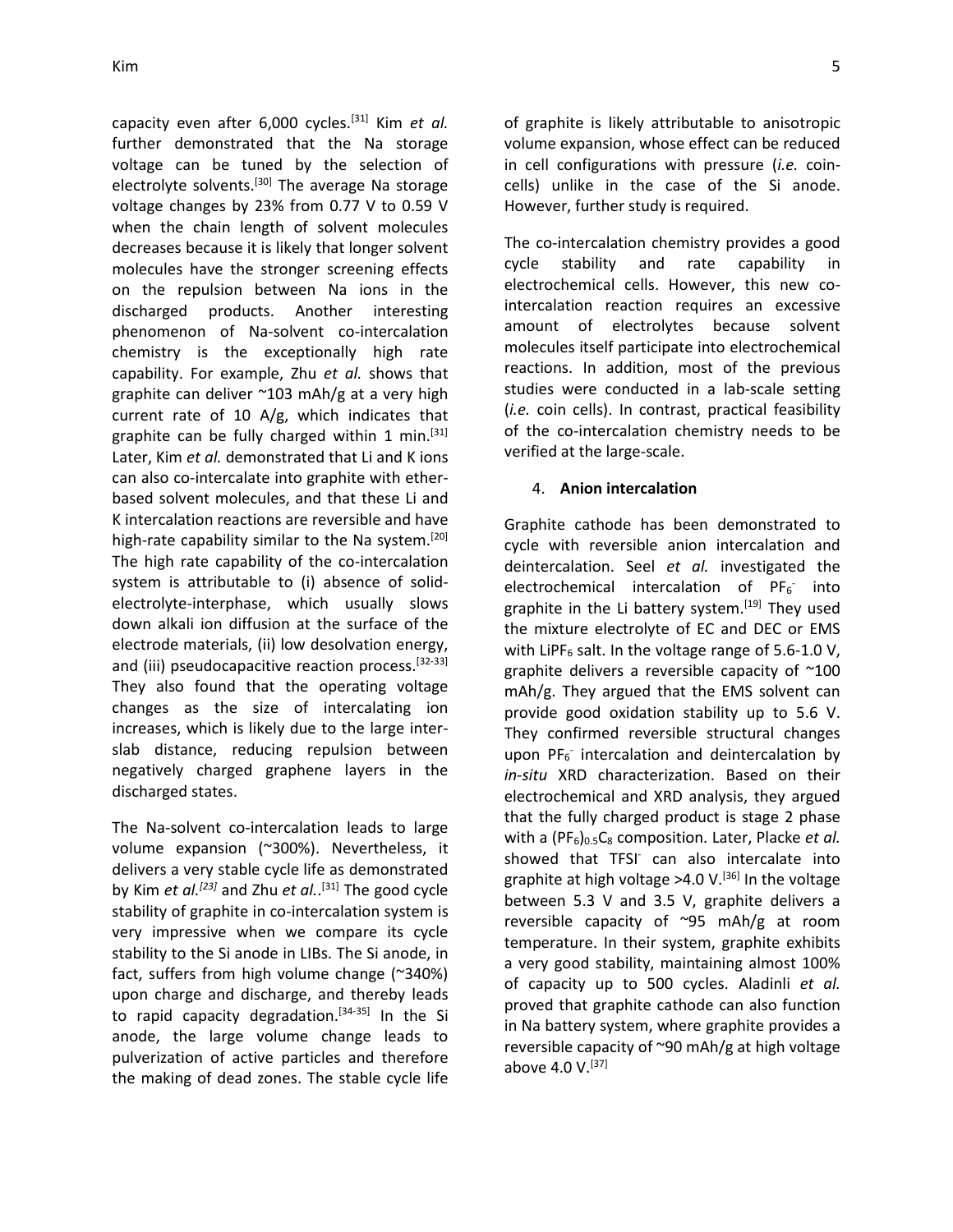

**Figure 4. a.** Schematic of discharge process of graphite cathode in Al-ion batteries. **b.** Capacity-voltage curve of graphite cathodes. **c.** Cycle stability of graphite cathodes. Reproduced with permission. [16] Copyright 2015 Springer Nature.

In 2015, Lin *et al.* found that the Al-containing anion, (AlCl<sub>4</sub>), can reversibly intercalate into graphite, delivering a specific capacity of ~70 mAh/g, which makes graphite as a cathode for Al-ion batteries.<sup>[16]</sup> They constructed Al/graphite cells in Swagelok or pouch cells, using an aluminum foil (thickness, 15–250 mm) anode, a pyrolytic graphite cathode, and an AlCl3/1-ethyl-3-methylimidazolium chloride ([EMIm]Cl) ionic liquid electrolyte. Figure 4a shows the schematic of the Al/graphite cell during discharge. Metallic Al and (AlCl4) are transformed into  $(Al_2Cl_7)$  during discharging on the anode side.  $(A|Cl<sub>4</sub>)$  is extracted from graphite galleries during discharging on the cathode side. Figure 4b presents galvanostatic charge and discharge curves of an Al/graphite cell at 66 mA/g. In this system, graphite delivers a reversible capacity of  $\sim$ 70 mAh/g with an average voltage of ~2.3 V, which is remarkably higher than other cathode compounds. In addition, graphite provides a good cycle stability up to 200 cycles with a coulombic efficiency of 95-98% as shown in Figure 4c. Later, Wang *et al.* improved the electrochemical performance by using natural graphite electrode mixed with PVDF binder  $(10 \text{ wt.}\%)$ .<sup>[38]</sup> In their battery configuration, graphite exhibits a high specific capacity of  $\sim$ 110 mAh/g with two distinct plateaus at ~1.8 V and ~2.2 V as

observed in Figure 5a. In their study, natural graphite can be operated over 5,000 cycles without noticeable capacity decay. They also investigated the (AICl4) intercalation process into natural graphite. Figure 5b shows *ex-situ* XRD patterns of natural graphite upon charging and discharging. The electrode shows typical (002) peak of graphite at 26.6º. At 2.0 V during charge, the (002) peak disappears and new XRD peaks at 24º and 27.5º evolve, indicating a new phase formation. Further charge >2.3 V forms a new XRD pattern at 23.4º and 28.4º, which demonstrates a new compound formation. Opposite reactions occur during the discharge process. It clearly confirms that the  $intercalation$  and deintercalation of  $(A|Cl<sub>4</sub>)$  is processed in reversible manners. Figure 5c shows the *in-situ* Raman spectra of natural graphite during charge and discharge. As the charge proceeds to 1.99 V, Raman peaks of the E2g2(i) mode  $(1,586 \text{ cm}^{-1})$  and the E2g2(b) mode  $(1,607 \text{ cm}^{-1})$  appear. The doublet peaks result from the graphite G band splitting into (i) a lower-frequency component (E2g2(i)), attributed to vibrations of carbon atoms in the interior of graphite layer planes and (ii) a higher-frequency component (E2g2(b)), resulting from vibrations of carbon atoms in bounding graphite layers. During charge to 2.45 V, the E2g2(b) peak is blue shifted, generating a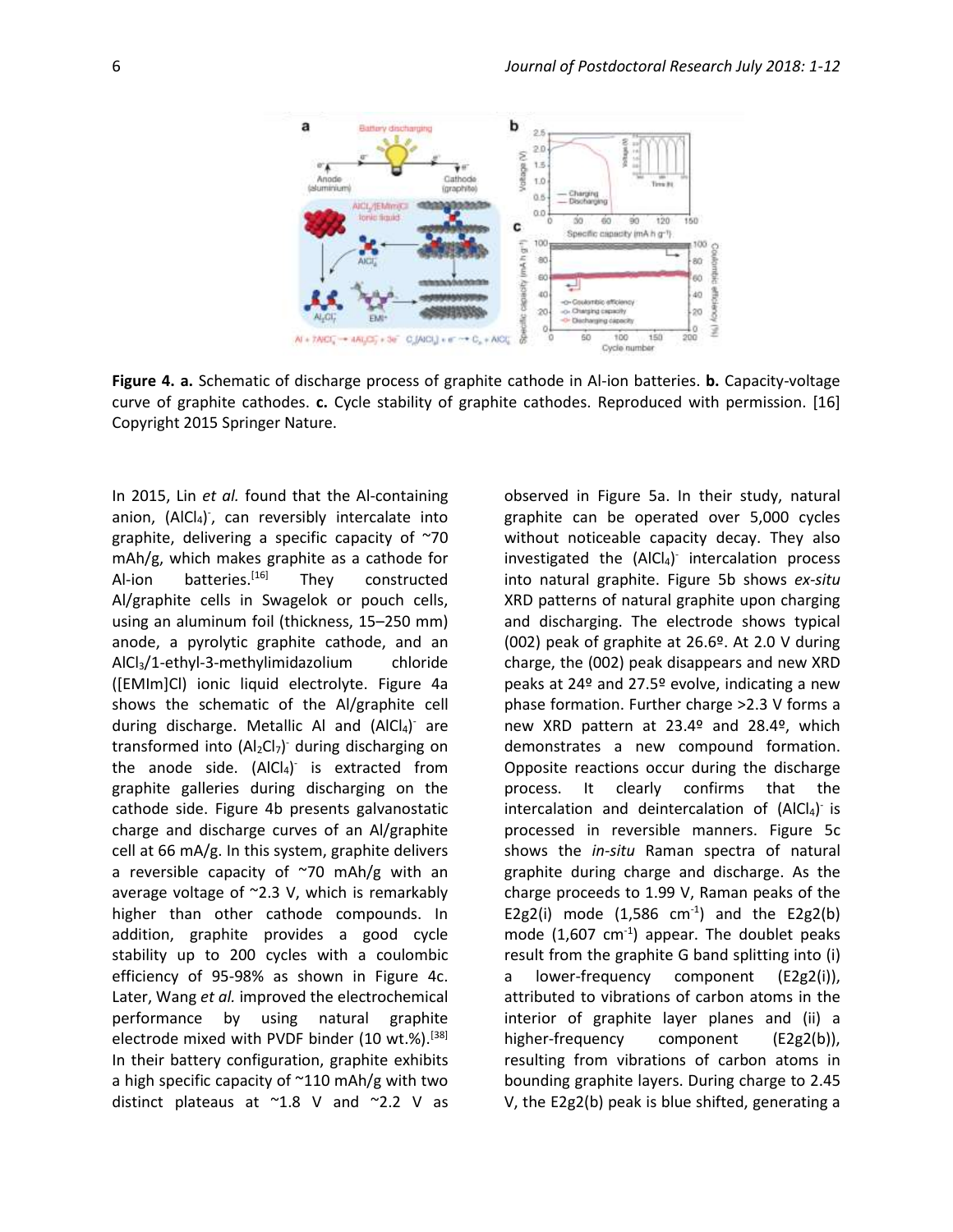peak at 1,630 cm<sup>-1</sup>. During discharge, the opposite trends are observed, and the original graphite spectrum is recovered in the fully

discharged state. It demonstrates the reversible intercalation and deintercalation process of (AlCl<sub>4</sub>) in natural graphite.



**Figure 5. a.** Charge/discharge profiles of natural graphite cathodes. **b.** *Ex-situ* XRD analysis of graphite upon charging and discharging. **c.** *In-situ* Raman of graphite cathode during battery operation. Reproduced with permission. [38] Copyright 2017 Springer Nature.

Graphite provides good cycle stability and rate capability using anion intercalation reactions in various battery systems. However, the anion intercalation makes un-rocking chair type batteries. During charge, cations are stored at an anode side and anions intercalate into graphite, making electrolytes dilute. In the dilute electrolytes, the ionic conductivity decreases significantly and thereby deteriorates electrochemical performance. To mitigate this issue, an excessive amount of salts needs to be used, which will increase the overall cost of rechargeable batteries.

### 5. **Summary and discussion**

This mini review summarizes the recent advances on graphite electrode materials for rechargeable batteries, including Li-, Na-, K-, and Al-ion batteries. Graphite has been widely used as the anode and cathode for versatile rechargeable batteries through cation, anion, and solvent-co-intercalation reactions. While the electrochemical Li intercalation into graphite is well-established, the mechanisms for other chemistries are yet unclear. Unlike in the case of Li intercalation, the K ion, anion, and solvent-co-intercalation reactions lead to large volume change (50-300%) upon charge and discharge in the electrochemical cells. Graphite was demonstrated to be stably cycled in those battery systems despite the large volume change upon charge and discharge, but most of the experiments were conducted at small labscale settings (*i.e.* coin cells). Therefore, investigation of the practical feasibility of graphite electrodes in K ion, anion, and solventco-intercalation reactions is needed. In addition, we need to design and develop nano/micro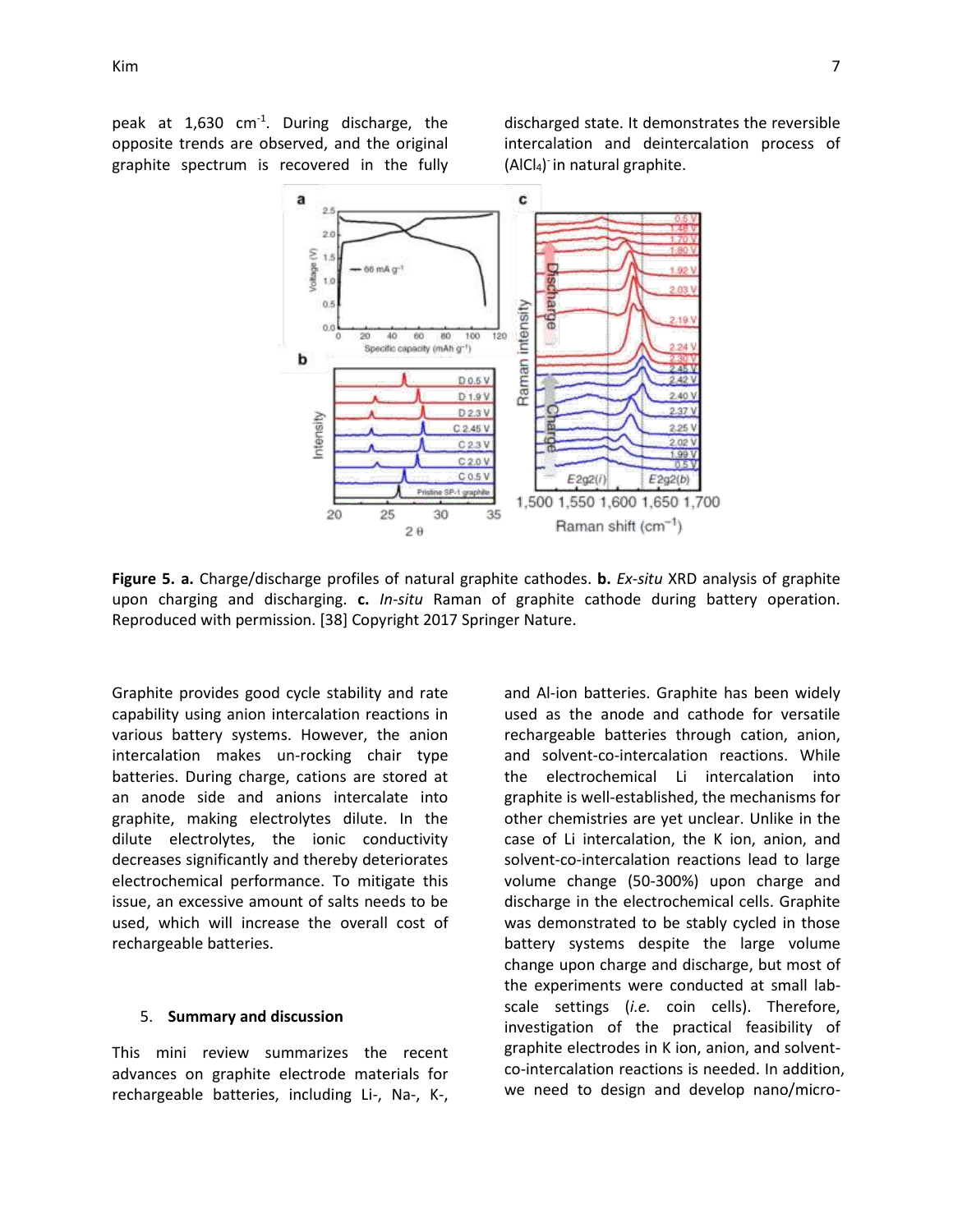structure of graphite and functional binders that can mitigate large volume change of graphite electrodes upon charge and discharge in the electrochemical cells. The solvent-cointercalation and anion intercalation can change the concentration of electrolytes during battery operations, and thereby affect their conductivities and deteriorate corresponding electrochemical performance. Thus, researchers need to investigate the feasibility of those battery systems in practical, large-scale settings. These studies will finally provide a new avenue for efficient and low-cost energy storage systems.

The solid-electrolyte-interphase (SEI) buildup on the surface of graphite electrode during charge/discharge deteriorates its cycling stability and rate capability. In particular, Li and anion intercalation into graphite occurs at too high ( $\approx$  5.0 V) and low ( $\approx$ 0.1 V) a voltage, which leads to oxidative and reductive decomposition of electrolytes and builds up thick SEI layers. The formation of SEI layers mitigate effective alkali ion diffusion, which deteriorate cycling stability and rate capability. Therefore, investigation of new electrolytes that can prevent SEI buildup on the surface of graphite electrode is needed.

### **References:**

[1] L. Doman, EIA projects 48% increase in world energy consumption by 2040, U.S. Energy Information Administration, https://www.eia.gov/todayinenergy/detail.php ?id=26212 (accessed: May 2017).

[2] Energy Storage for Power Systems Applications: A Regional Assessment for the Northwest Power Pool (NWPP), Pacific Northewest National Laboratory, http://www.pnl.gov/main/publications/externa l/technical\_reports/PNNL‐19300.pdf (accessed: May 2017). .

[3] K. C. Divya, J. Østergaard, Electric Power Systems Research 2009, 79, 511. <https://doi.org/10.1016/j.epsr.2008.09.017>

[4] H. Kim, J. C. Kim, M. Bianchini, D. H. Seo, J. Rodriguez‐Garcia, G. Ceder, Adv. Energy Mater. 2018, 8, 1702384. <https://doi.org/10.1002/aenm.201701935> <https://doi.org/10.1002/aenm.201702369> <https://doi.org/10.1002/aenm.201870018> <https://doi.org/10.1002/aenm.201701729> <https://doi.org/10.1002/aenm.201870045> <https://doi.org/10.1002/aenm.201870023> <https://doi.org/10.1002/aenm.201701476> <https://doi.org/10.1002/aenm.201702028>

<https://doi.org/10.1002/aenm.201702774> <https://doi.org/10.1002/aenm.201702384> <https://doi.org/10.1002/aenm.201702872> <https://doi.org/10.1002/aenm.201701765>

[5] H. Kim, H. Kim, Z. Ding, M. H. Lee, K. Lim, G. Yoon, K. Kang, Adv. Energy Mater. 2016, 6, 1600943.

<https://doi.org/10.1002/aenm.201600546> <https://doi.org/10.1002/aenm.201600172> <https://doi.org/10.1002/aenm.201502147> <https://doi.org/10.1002/aenm.201501902> <https://doi.org/10.1002/aenm.201502329> <https://doi.org/10.1002/aenm.201502466> <https://doi.org/10.1002/aenm.201670070> <https://doi.org/10.1002/aenm.201670047> <https://doi.org/10.1002/aenm.201670131> <https://doi.org/10.1002/aenm.201670081> <https://doi.org/10.1002/aenm.201670008> <https://doi.org/10.1002/aenm.201600943> <https://doi.org/10.1002/aenm.201670037> <https://doi.org/10.1002/aenm.201600862> <https://doi.org/10.1002/aenm.201601417>

[6] L. B. Ebert, Annual Review of Materials Science 1976. 6, 181. [https://doi.org/10.1146/annurev.ms.06.08017](https://doi.org/10.1146/annurev.ms.06.080176.001145) [6.001145](https://doi.org/10.1146/annurev.ms.06.080176.001145)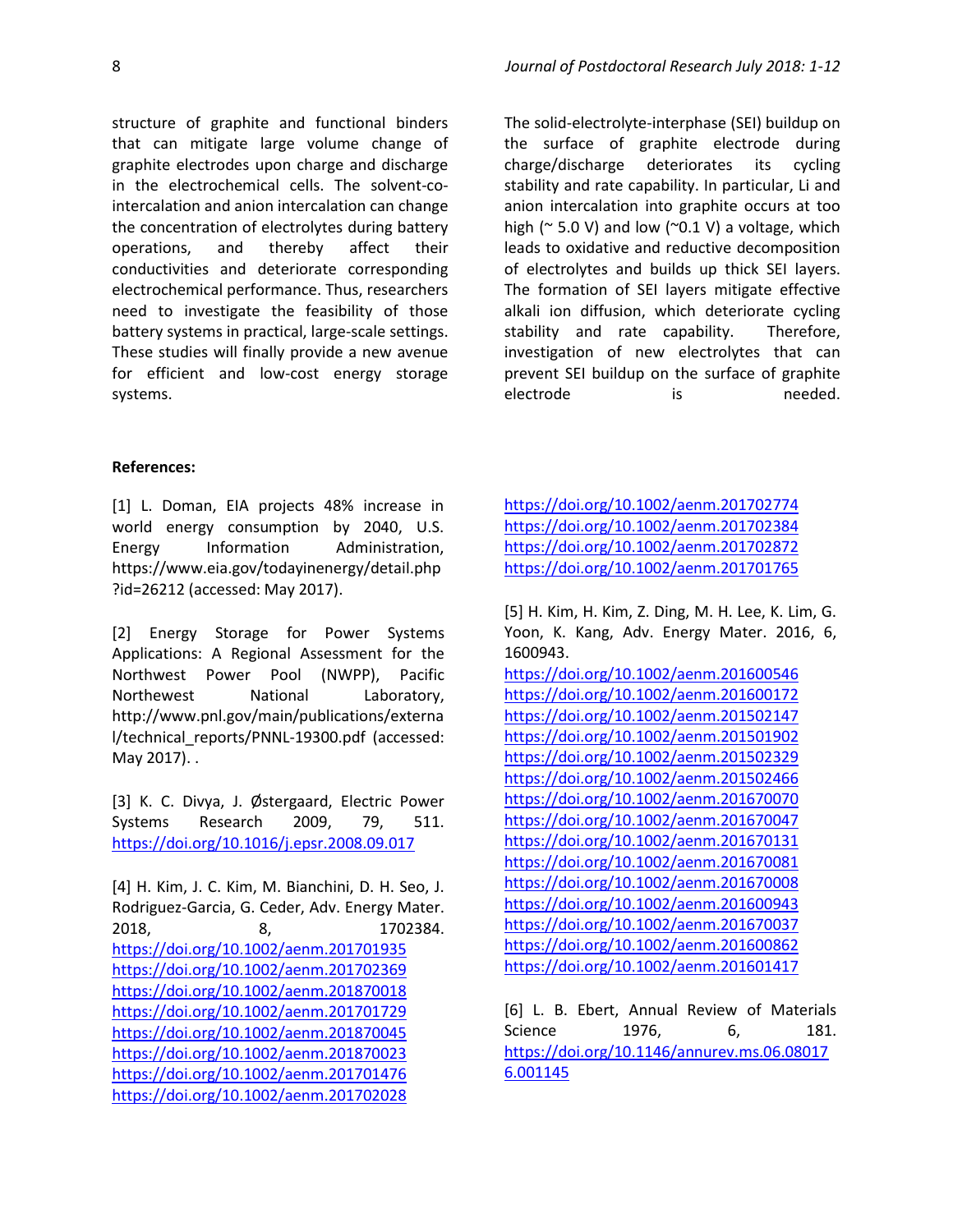[7] M. S. Dresselhaus, G. Dresselhaus, Advances in Physics 1981, 30, 139. <https://doi.org/10.1080/00018738100101367>

[8] T. E. Weller, M. Ellerby, S. S. Saxena, R. P. Smith, N. T. Skipper, Nature Physics 2005, 1, 39.

[9] K. Sugihara, Phys. Rev. B 1988, 37, 4752. <https://doi.org/10.1103/PhysRevB.37.7063> <https://doi.org/10.1103/PhysRevB.37.4752> <https://doi.org/10.1103/PhysRevA.37.4752>

[10] K. Sugihara, Phys. Rev. B 1984, 29, 5872. <https://doi.org/10.1103/PhysRevB.29.5872> <https://doi.org/10.1103/PhysRevB.29.6722>

[11] H. Cheng, X. Sha, L. Chen, A. C. Cooper, M.- L. Foo, G. C. Lau, W. H. Bailey Iii, G. P. Pez, J. Am. Chem. Soc. 2009, 131, 17732. <https://doi.org/10.1021/ja901829e> <https://doi.org/10.1021/ja907232y> <https://doi.org/10.1021/ja903300f> PMCid:PMC2739121

[12] A. Grüneis, C. Attaccalite, A. Rubio, D. V. Vyalikh, S. L. Molodtsov, J. Fink, R. Follath, W. Eberhardt, B. Büchner, T. Pichler, Phys. Rev. B 2009, 80, 075431. <https://doi.org/10.1103/PhysRevB.80.085423> <https://doi.org/10.1103/PhysRevB.80.075431>

[13] K. Kanetani, K. Sugawara, T. Sato, R. Shimizu, K. Iwaya, T. Hitosugi, T. Takahashi, Proceedings of the National Academy of Sciences 2012, 109, 19610. <https://doi.org/10.1073/pnas.1208889109> PMid:23139407 PMCid:PMC3511705

[14] M. G. Conti-Ramsden, K. Nkrumah-Amoako, N. W. Brown, E. P. L. Roberts, Adsorption 2013, 19, 989. <https://doi.org/10.1007/s10450-013-9514-7>

[15] S. Park, R. S. Ruoff, Nature Nanotechnology 2009, 4, 217. <https://doi.org/10.1038/nnano.2009.58>

<https://doi.org/10.1038/nnano.2009.38>

[16] M.-C. Lin, M. Gong, B. Lu, Y. Wu, D.-Y. Wang, M. Guan, M. Angell, C. Chen, J. Yang, B.- J. Hwang, H. Dai, Nature 2015, 520, 324. <https://doi.org/10.1038/nature14340> PMid:25849777

[17] S. Komaba, T. Hasegawa, M. Dahbi, K. Kubota, Electrochem. Commun, 2015, 60, 172. <https://doi.org/10.1016/j.elecom.2015.09.002>

[18] W. Luo, J. Wan, B. Ozdemir, W. Bao, Y. Chen, J. Dai, H. Lin, Y. Xu, F. Gu, V. Barone, L. Hu, Nano Lett. 2015, 15, 7671. <https://doi.org/10.1021/acs.nanolett.5b03667> <https://doi.org/10.1021/nl503409k> <https://doi.org/10.1021/acs.nanolett.5b02432> <https://doi.org/10.1021/acs.nanolett.5b03047> <https://doi.org/10.1021/acs.nanolett.5b00418> <https://doi.org/10.1021/acs.nanolett.5b01809> <https://doi.org/10.1021/acs.nanolett.5b00775> <https://doi.org/10.1021/nl504746b>

[19] J. A. Seel, J. R. Dahn, J. Electrochem. Soc. 2000, 147, 892. <https://doi.org/10.1149/1.1393288>

[20] H. Kim, G. Yoon, K. Lim, K. Kang, Chem. Commun. 2016, 52, 12618. <https://doi.org/10.1039/C6CC07705F> <https://doi.org/10.1039/C6CC04896J> <https://doi.org/10.1039/C6CC05925B> <https://doi.org/10.1039/C6CC05076J> <https://doi.org/10.1039/C6CC01341D> <https://doi.org/10.1039/C6CC02184K> <https://doi.org/10.1039/C6CC05761F> <https://doi.org/10.1039/C6CC07011F> <https://doi.org/10.1039/C6CC06712C> <https://doi.org/10.1039/C6CC03983A> <https://doi.org/10.1039/C6CC04562F> <https://doi.org/10.1039/C6CC04516B> <https://doi.org/10.1039/C6CC06901K> <https://doi.org/10.1039/C6CC04285F> <https://doi.org/10.1039/C6CC05362A> PMid:27709171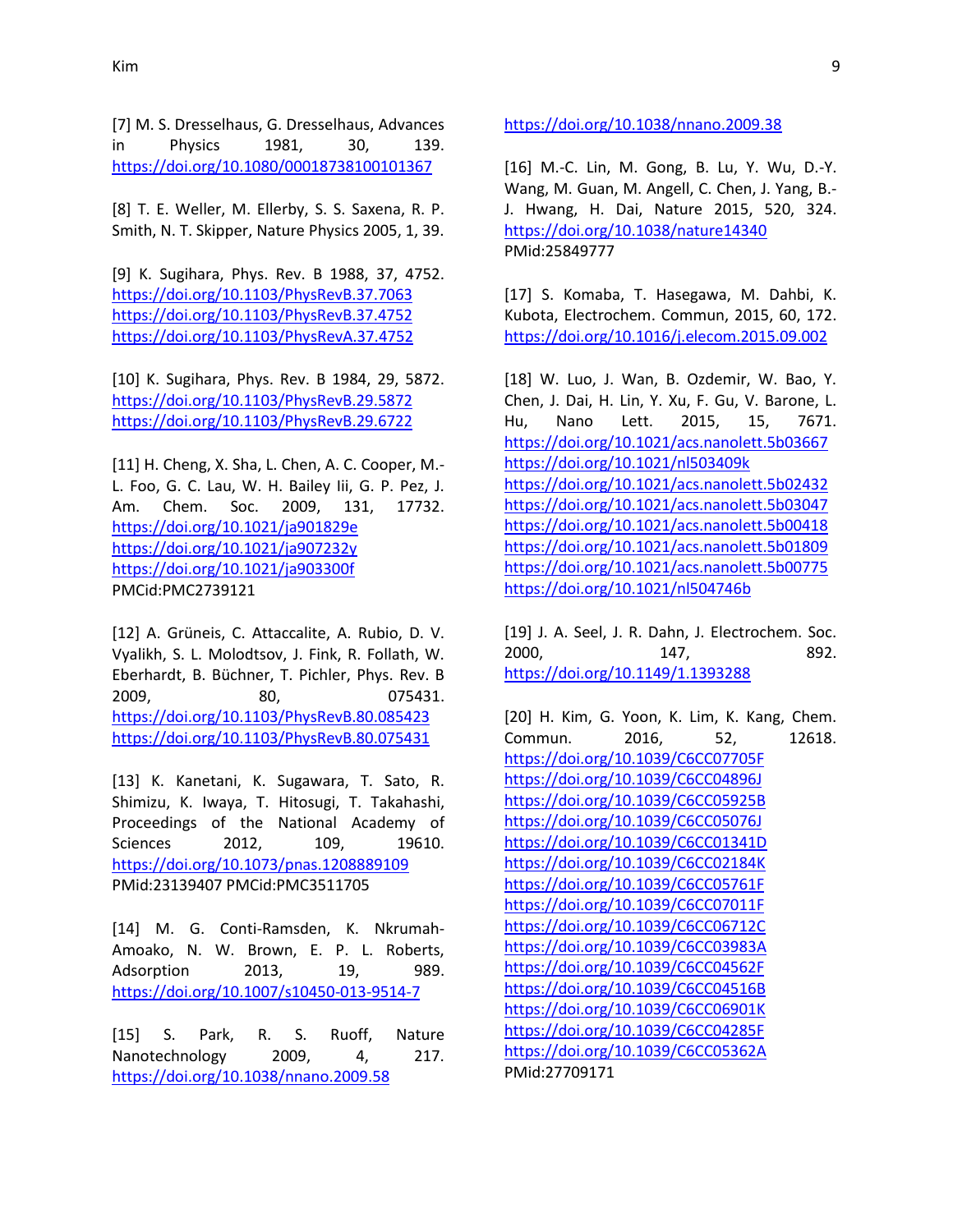[21] J. A. Read, A. V. Cresce, M. H. Ervin, K. Xu, Energy Environ. Sci. 2014, 7, 617. <https://doi.org/10.1039/C3EE43333A>

[22] H. Sun, W. Wang, Z. Yu, Y. Yuan, S. Wang, S. Jiao, Chem. Commun. 2015, 51, 11892. <https://doi.org/10.1039/C5CC02809D> <https://doi.org/10.1039/C5CC02533H> <https://doi.org/10.1039/C5CC07343J> <https://doi.org/10.1039/C5CC06858D> <https://doi.org/10.1039/C5CC06160A> <https://doi.org/10.1039/C5CC07244A> <https://doi.org/10.1039/C5CC05554G> <https://doi.org/10.1039/C5CC04971G> <https://doi.org/10.1039/C5CC06092C> <https://doi.org/10.1039/C5CC03314D> <https://doi.org/10.1039/C5CC05808B> <https://doi.org/10.1039/C5CC90254A> <https://doi.org/10.1039/C5CC04484G> <https://doi.org/10.1039/C5CC03116H> <https://doi.org/10.1039/C5CC00542F> PMid:26114195

[23] H. Kim, J. Hong, Y. U. Park, J. Kim, I. Hwang, K. Kang, Adv. Funct. Mater. 2015, 25, 534. <https://doi.org/10.1002/adfm.201570206> <https://doi.org/10.1002/adfm.201501333> <https://doi.org/10.1002/adfm.201501478> <https://doi.org/10.1002/adfm.201502312> <https://doi.org/10.1002/adfm.201501046> <https://doi.org/10.1002/adfm.201570199> <https://doi.org/10.1002/adfm.201502734> <https://doi.org/10.1002/adfm.201502360> <https://doi.org/10.1002/adfm.201503419> <https://doi.org/10.1002/adfm.201570276> <https://doi.org/10.1002/adfm.201500673> <https://doi.org/10.1002/adfm.201402984> <https://doi.org/10.1002/adfm.201502542> <https://doi.org/10.1002/adfm.201570208> <https://doi.org/10.1002/adfm.201501590> <https://doi.org/10.1002/adfm.201501445>

[24] B. Scrosati, J. Garche, J. Power Sources 2010, 195, 2419. [https://doi.org/10.1016/j.jpowsour.2009.11.04](https://doi.org/10.1016/j.jpowsour.2009.11.048) [8](https://doi.org/10.1016/j.jpowsour.2009.11.048)

[25] Greentech Media: Energy storage: China Plans Graphite Megafactories to Meet Booming Demand for Battery Storage (accessed by May 2018).

[26] P. Ge, M. Fouletier, Solid State Ionics 1988, 28-30, 1172. [https://doi.org/10.1016/0167-2738\(88\)90446-](https://doi.org/10.1016/0167-2738(88)90446-8) [8](https://doi.org/10.1016/0167-2738(88)90446-8) [https://doi.org/10.1016/0167-2738\(88\)90351-](https://doi.org/10.1016/0167-2738(88)90351-7) [7](https://doi.org/10.1016/0167-2738(88)90351-7)

[27] Z. Jian, W. Luo, X. Ji, J. Am. Chem. Soc. 2015, 137, 11566. <https://doi.org/10.1021/jacs.5b00179> <https://doi.org/10.1021/ja512435j> <https://doi.org/10.1021/jacs.5b06809> PMid:26333059

[28] G. Yoon, H. Kim, I. Park, K. Kang, Adv. Energy Mater. 2017, 7, 1601519. <https://doi.org/10.1002/aenm.201601519>

[29] J. Birte, A. Philipp, Angewandte Chemie International Edition 2014, 53, 10169. <https://doi.org/10.1002/anie.201403734> PMid:25056756

[30] H. Kim, J. Hong, G. Yoon, H. Kim, K.-Y. Park, M.-S. Park, W.-S. Yoon, K. Kang, Energy Environ. Sci. 2015, 8, 2963. <https://doi.org/10.1039/C4EE03215B> <https://doi.org/10.1039/C5EE01941A> <https://doi.org/10.1039/C5EE02219C> <https://doi.org/10.1039/C5EE02051D> <https://doi.org/10.1039/C5EE00930H> <https://doi.org/10.1039/C4EE02169J> <https://doi.org/10.1039/C5EE00472A> <https://doi.org/10.1039/C4EE02897J> <https://doi.org/10.1039/C5EE01876E> <https://doi.org/10.1039/C5EE02300A> <https://doi.org/10.1039/C5EE01627D> <https://doi.org/10.1039/C4EE02441A>

[31] Z. Zhu, F. Cheng, Z. Hu, Z. Niu, J. Chen, J. Power Sources 2015, 293, 626. [https://doi.org/10.1016/j.jpowsour.2015.05.11](https://doi.org/10.1016/j.jpowsour.2015.05.116)